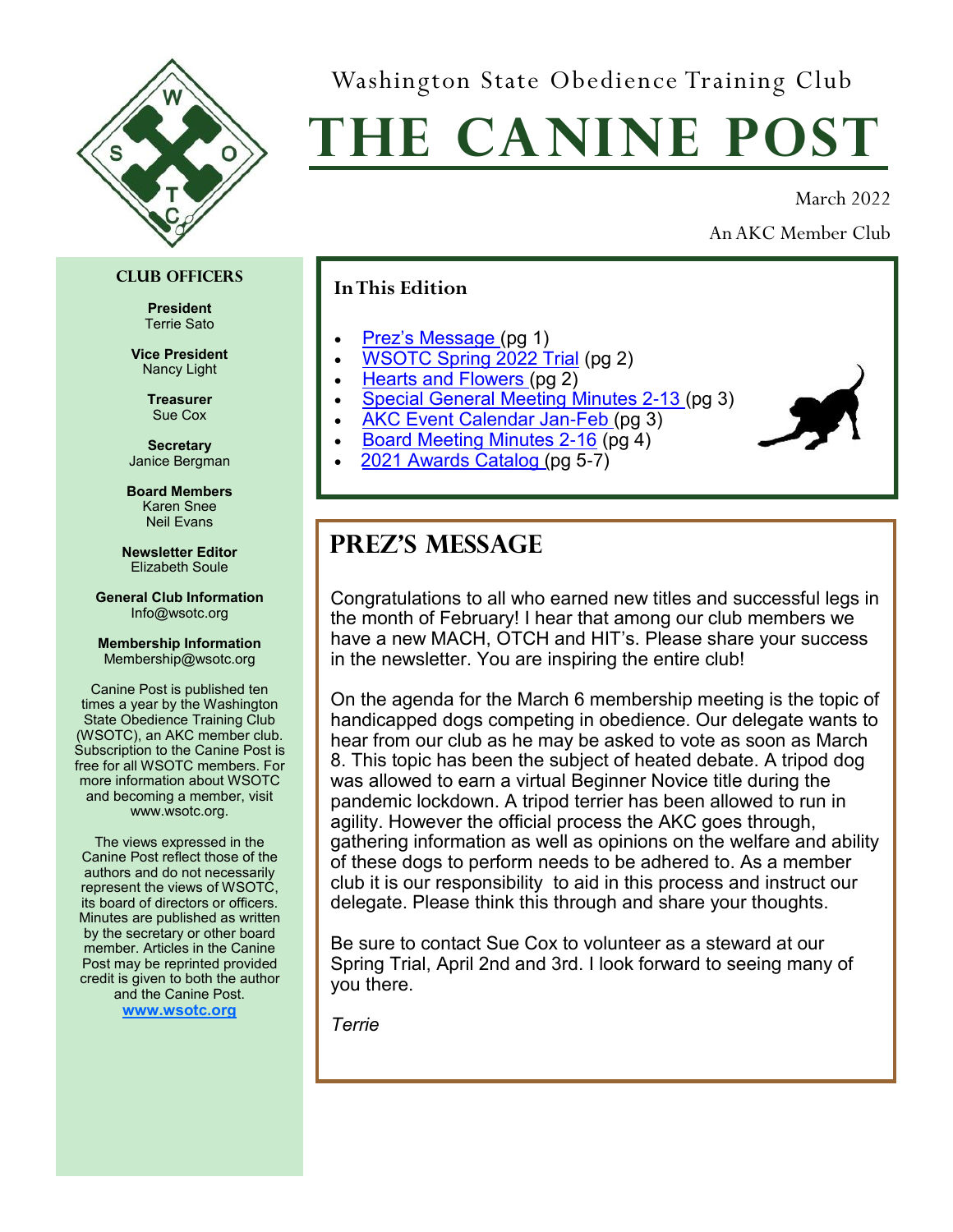## <span id="page-1-0"></span>**Club Updates**

# **WSOTC Spring 2022 Obedience and Rally Trial**

### **April 2 and 3** at Fun Fur Paws in Mount Vernon

Enter online with Baray. [Click here to view the Premium list](https://baray-production-storage.s3.us-west-2.amazonaws.com/premium_list/E2OxD6o9ZosblvtgE3vZLHHtQ9cUj5c2sAuvnzRL.pdf)**.**

**We still need ring stewards!** If you can help out, please contact Sue Cox at johnandsuzanne@comcast.net or (206) 546-2230.

We also need volunteers for after show clean up on Sunday. Please let Neil Evans know if you can help out by email at yorkevans@comcast.net or call (206) 499-5360.

The Mulligans are providing breakfast and lunch for judges, stewards, trial committee and other volunteers. They would appreciate help with side dishes, salads, or deserts for lunches both days. *(Meals are only for helpers, exhibitors will need to bring their own lunches).*



### **Hearts and Flowers**

*Gloria Newby, chair*

Cards were sent to Amanda Buse, Nancy Light and Andi Vaughan.

### **Club Committees & Chairs**

**Agility:** Linda Shea **Audit/Budget:** TBD **Awards:** Nancy Light **Hearts & Flowers:** Gloria Newby **Spring Obedience and Rally Insurance:** Sue Cox **Membership:** Rhonda Forman **Newsletter:** Elizabeth Soule **'C' Match:** Terrie Sato

**Programs:** vacant **Property & Inventory**: Don Rennick **Trial:** Neil Evans **Tracking:** Marta Brock **Website:** Ane Brusendorff

### **AKC Delegate**

**Jack Cadalso** 59 Clinton Ave Albany, NY 12210-2756 (518) 462-2504 ntmntm@nycap.rr.com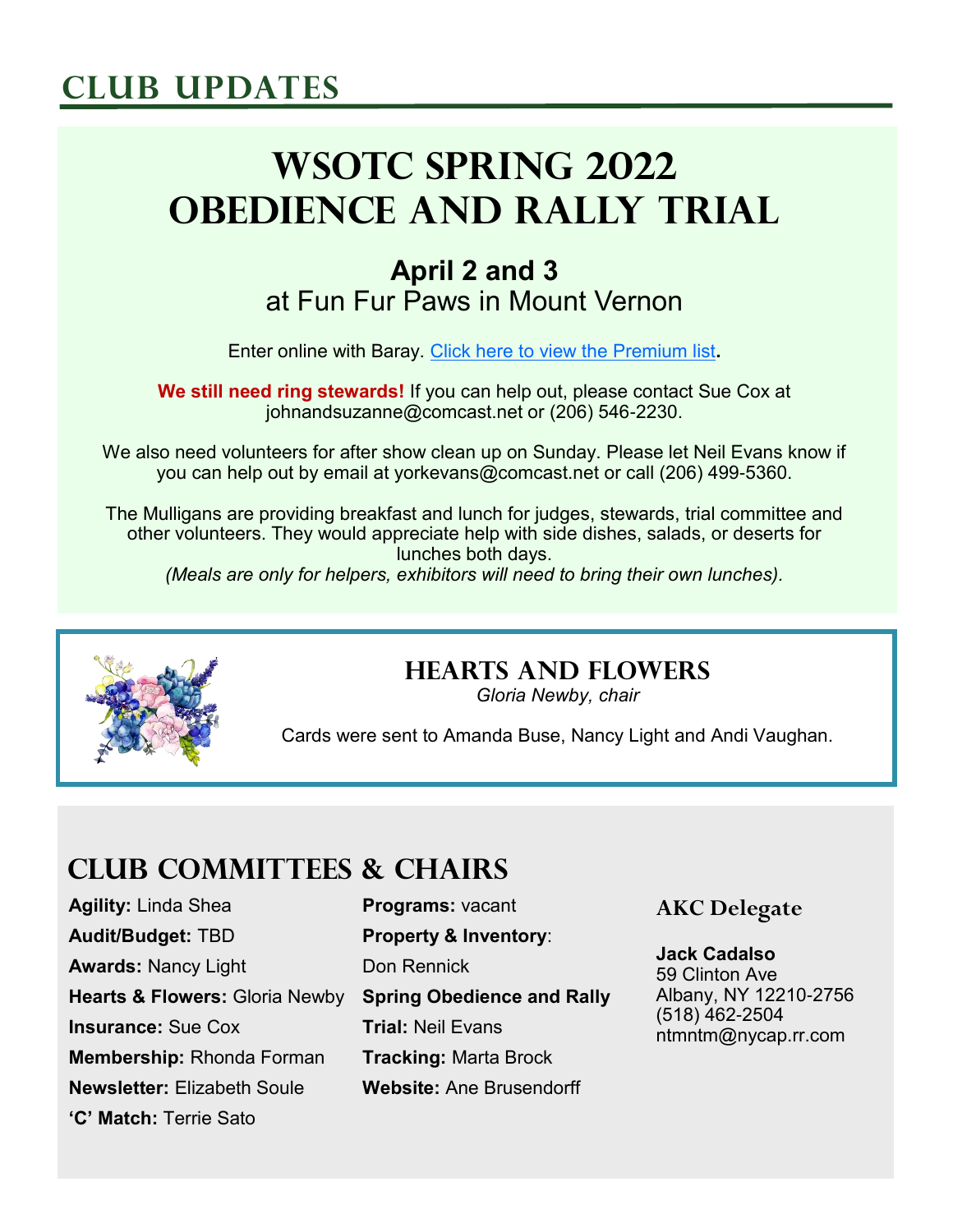### **Special General Meeting Minutes February 13, 2022**

- <span id="page-2-0"></span>1. Call to Order- Meeting was called to order at 7:05pm by President Terrie Sato on Feb 13, 2022 via Zoom
- 2. Attending Terrie Sato, Nancy Light, Karen Snee, Janice Bergman, Neil Evans, Jill Petersen, Betty Winthers, Cathy Soule, Elizabeth Soule, Lee Ann Mc Neil, Arlette Davison, Jane Pitts, Rhonda Forman, Holly Krohn
- 3. Report of the President The only item for discussion is the budget for the Spring Trial.

4. Spring Trial Budget- Budget for the Spring Trial was presented, discussed and a motion was made to approve budget as presented. Motion was approved.

5. Adjournment - Meeting was adjourned at 7:11pm

*Submitted by Janice Bergman, Club Secretary*

### **Upcoming Western Washington All Breed Trials**

- **Evergreen State Shetland Sheepdog Club** (Agility) 3/4-3/6 at Argus Ranch
- **Chuckanut Dog Training Club** (Tracking VST and TDU) 3/6 at Bow, Burlington, Mt. Vernon
- **Seattle Kennel Club** (Agility) 3/11-13 at Fun Fur Paws
- **Old English Sheepdog Club of Greater Seattle** (Obed, Rally) 3/12 at Chuckanut Farm
- **Portland Agility Club** (Agility) 3/18-20 at Clark County Fairgrounds
- **Columbia Basin Dog Training Club** (Obed, Rally) 3/18-20 at 4 Paw DogWorks in Richland
- **Washington State Cocker Spaniel Club** (Double Rally Trial) 3/25 at Olympia
- **Boston Terrier Club of Western Washington** (Agility) 3/25-27 at Argus Ranch
- **Peninsula Dog Fanciers Club** (Double Obed & Rally Trials Saturday, Single Obed & Rally Trial Sunday) 3/26-27 at Kitsap County Fairgrounds
- **Columbia River Agility Club** (Agility) 4/1-3 at Clark County Fairgrounds
- **Washington State Obedience Training Club** (Obed, Rally) 4/2-3 at Fun Fur Paws
- **Western Washington Weimaraner Club** (Agility) 4/9-10 at Argus Ranch
- **American Manchester Terrier Club** (Agility) 4/15-17 at Argus Ranch
- **Bell Vernon Kennel Association** (Agility) 4/22-24 at Fun Fur Paws
- **Tacoma Kennel Club** (Obed, Rally) 4/23-24 at the Tacoma Dome
- **Belgian Sheepdog Club of America** (TD, TDX) 4/24 at Scatter Creek. Entry preference for Belgian Sheepdogs, open to all breeds if space permits.
- **Puget Sound Poodle Club** (Agility) 4/29-5/1 at Argus Ranch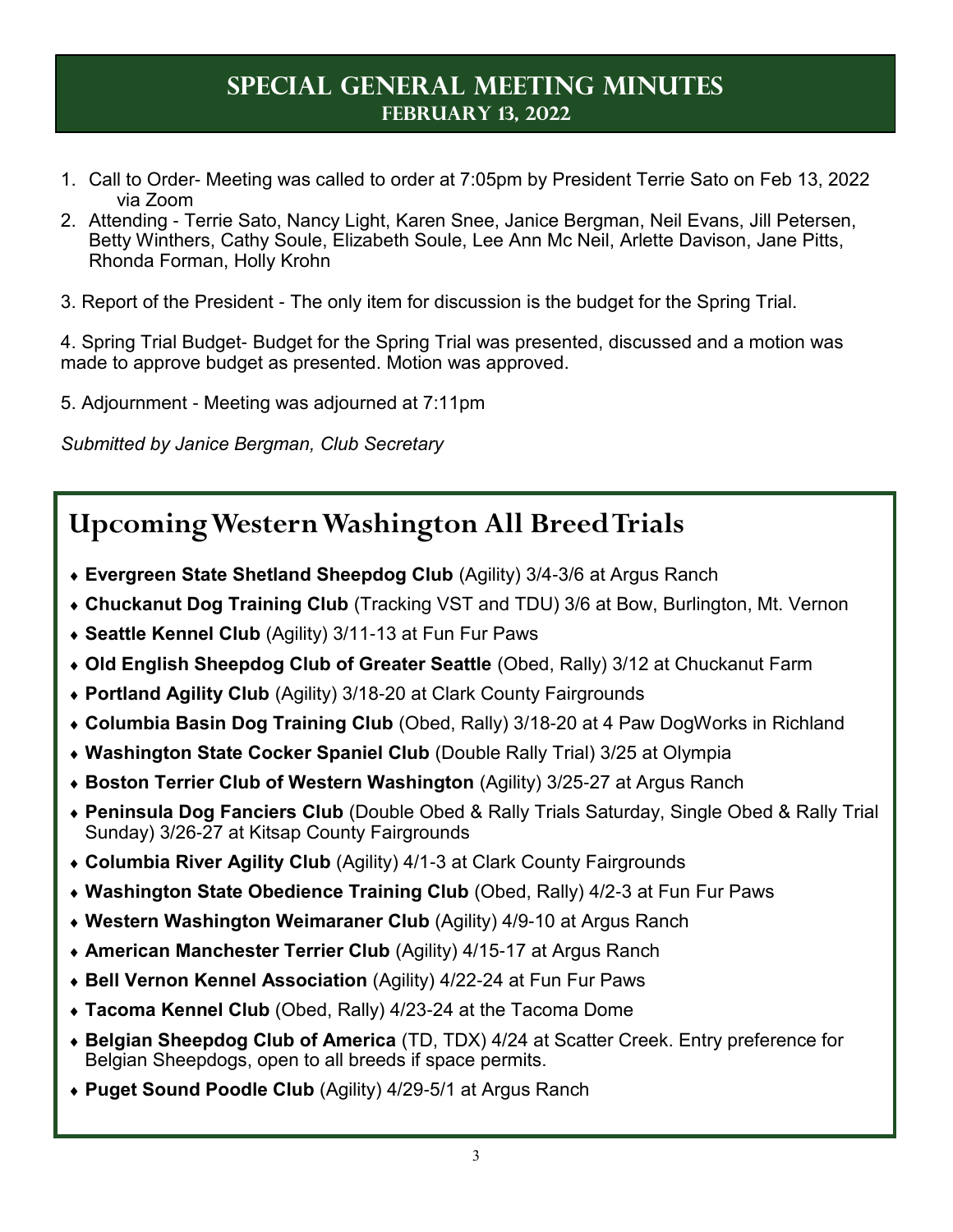### **Board Meeting Minutes February 16, 2022**

- <span id="page-3-0"></span>1. **Call to Order** - Meeting was called to order at 7:00pm by President Terrie Sato on Feb 16, 2022 via Zoom Attending - Terrie Sato, Nancy Light, Sue Cox, Neil Evans, Karen Snee, Janice Bergman
- 2. **Minutes** Minutes of the 1/5/22 Board meeting were approved as printed in the Canine Post
- 3. **Report of the President** No report

4. **Report of the Secretary** - From AKC - Approval for Agility Trial for Date, Location and Judges for July 15,16,17 2022.

5. **Report of the Treasurer**- Financial report given. Bills for ribbons read - already approved in Trial budget

#### 6. **Committee Reports**

a. **Membership** - Rhonda has received an application from Kelli Armstrong for membership. Her sponsors are Sharon Colvin and Rhonda Forman

b. **Awards** - Nancy, Karen and Neil report that the Top Dog Awards were ordered by Neil and she has received them and all other awards are at the engravers. Nancy asked the Board's opinion on adding the RACH title to the RAE plaque, it requires a new plate to made. the Board agreed to addition.

Discussion was held on people picking up their awards and returning them to the Chair next year.

c. **C Match** - Financial report was given

d. **Hearts and Flowers** - Cards were sent to Amanda Buse, Nancy Light and Andi Vaughan.

e. **Spring Trial** - Neil said the deadline for the catalog is coming up. Sue is looking for stewards.

f. **August Trial** - Kathy and Ingrida are working on it.

g. **Agility** - Nancy has the contract and will be seeing Mellissa this weekend for signature.

#### 7. **New Business**

a. **Club Achievement Award** - Nominees were discussed and a vote was taken for award.

8 **Adjournment** - Meeting was adjourned at 7:36pm.

*Submitted by Janice Bergman, Club Secretary*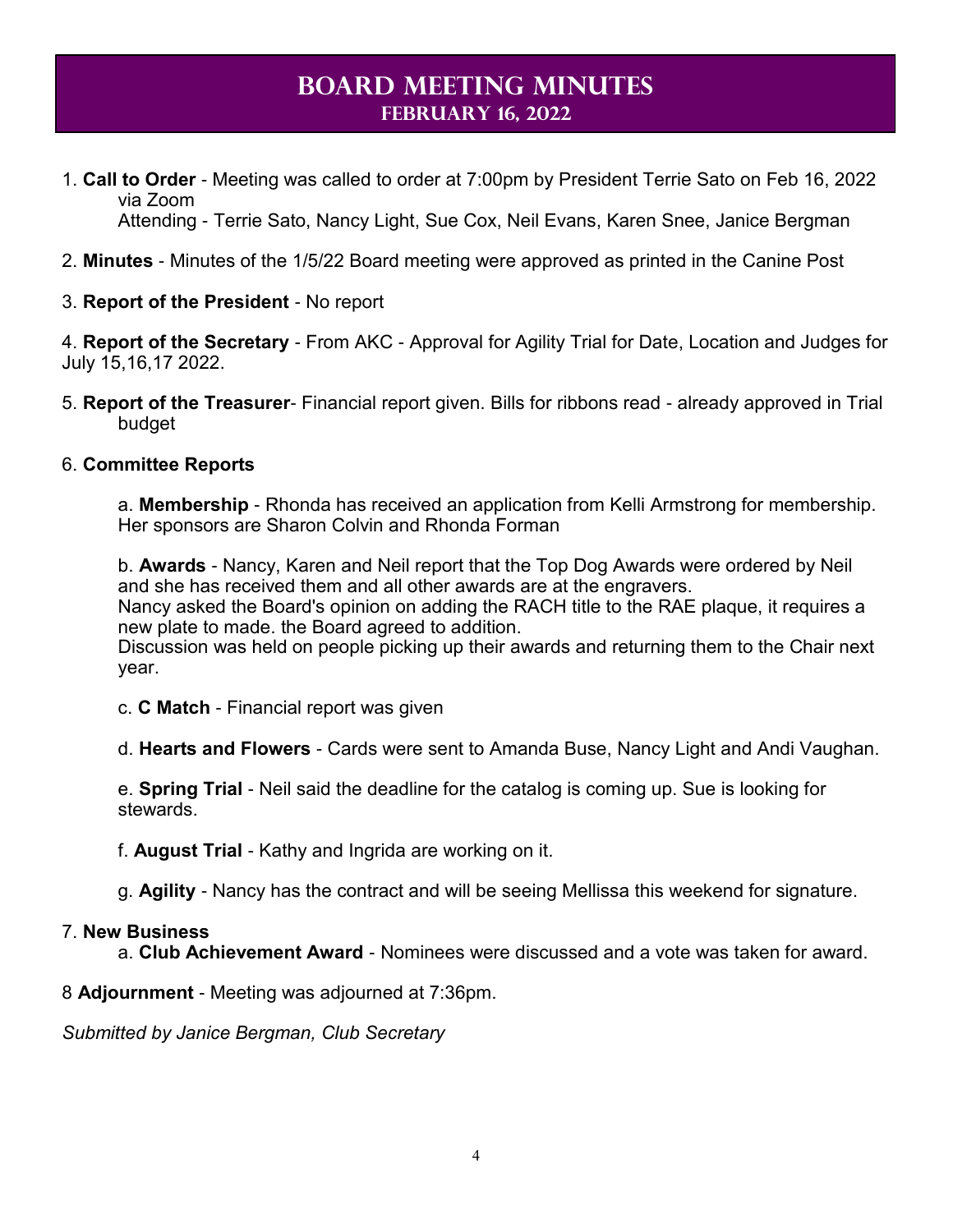# **WSOTC Awards 2021**

### **Top Novice Dog**

Grouse Creek's The Natural (Hobbs) Terri Sato 197, 191.5, 195

<span id="page-4-0"></span>The fire the the form of the the





### **Top Open Dog**

Calliope It's All Oboe Me (MeMe) Pat Lindquist 199, 198.5, 198.5

 $\sum_{k} \sum_{k} \sum_{k}$ 

### **Top Utility Dog**

Calliope It's All Oboe Me (MeMe) Pat Lindquist 198.5, 198, 198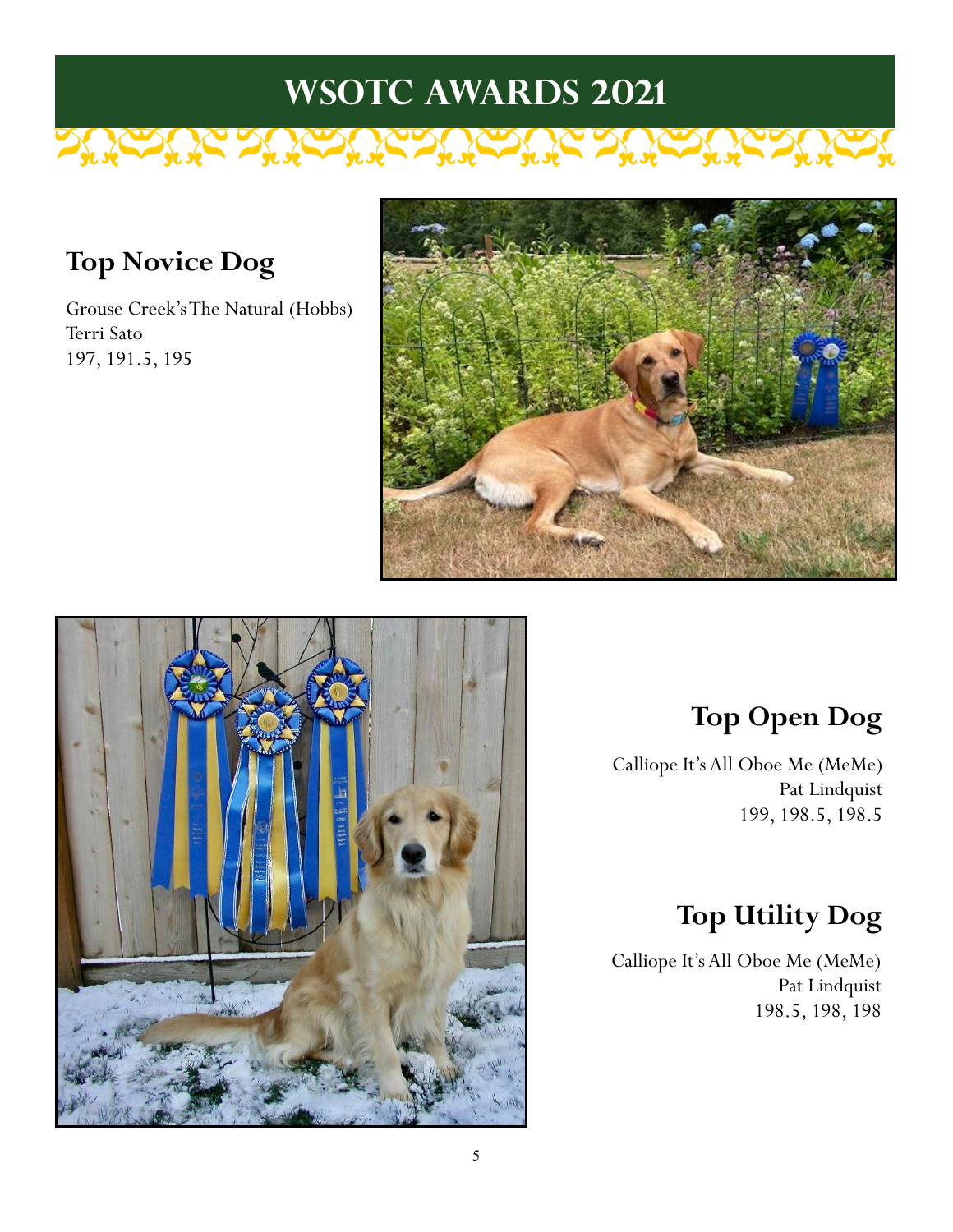# **WSOTC Awards 2021**

### **Arlette Davison**

**Bloom An Let It Go (Elsa)** *Papillon* CD

**Ezee's Princess Royal Breya (Breya)**  *Papillon* BN,PCD,CD,GCH

**Sunshine Butterfly Ornamenta (Menta)** *Papillon* CDX,RM6

### **Pat Lindquist**

**Calliope It's All Oboe Me (MeMe)** *Golden Retriever* **OTCH**, UDX 1, 2**;** OM 1, 2,3; PAD,MFB,MFS,T2B2,T2B3,RATCH,RATCHX, CZ8S

**Calliope Just What the Doctor Ordered (Justi)** *Golden Retriever* NAJ,RATN,RATO,RATS,CZ8B,SCN,SIN,SEN

**Calliope Oops I Did It Again (Jazz)**  *Golden Retriever* **RAE3, RACH,**  SCN,SBN,SIN,SEN,SWN,SCA,SIA,SEA, SCE,SEE

**Tigana Calliope Drive Your Dreams (Danica)** *Golden Retriever* SWA,SCA

**Glenmor Elysian Untold Story (Tori)**  *Golden Retriever* CZ8B- *Bar*

#### **Pat Lindquist and Donna Cutler**

**Thistledown Johnny Be Good (Johnny)**  *Golden Retriever* RM3, RAE3, RACH, SCN, SBN, SIN, SEN, SWN, SCA, SIA,SEA,RATS,RATM,CZ8S

### **Nancy Light**

**Adirondac's Koura Tiki (Tiki)** *Golden Retriever* MJPS

**Rio Ranch Leap Into Action (Lia)** *Golden Retriever* CD,RN,RA,NAP,NJP,NFP,OAP,OJP,OFP JH,SHU,SHR

**Skylight's The Jury Is In (Jury)**  *Golden Retriever* **MXB**

#### **Jill Petersen**

**Amblegreen Notti Marietta (Etta)** 

*Norwich Terrier* UD -2021; RN-2012; RA -2013; JE-2013; BN- 2013; SE- 2014; PCD-2014; PCDX-2014 RE-2014;GO-2015; EE-2015;CD-2016; CDX- 2016; EE2-2016;ME,2017; EE3-2017; EE4-2019; EE5-2021; EE6-2021;GME-2021

**Dignpop Star of Hollywould (Wally)** *Norwich Terrier* CDX

**Jane R. Pitts Laughing Coup de Coeur (Jicky)** *Cavalier King Charles Spaniel* CDX,RE